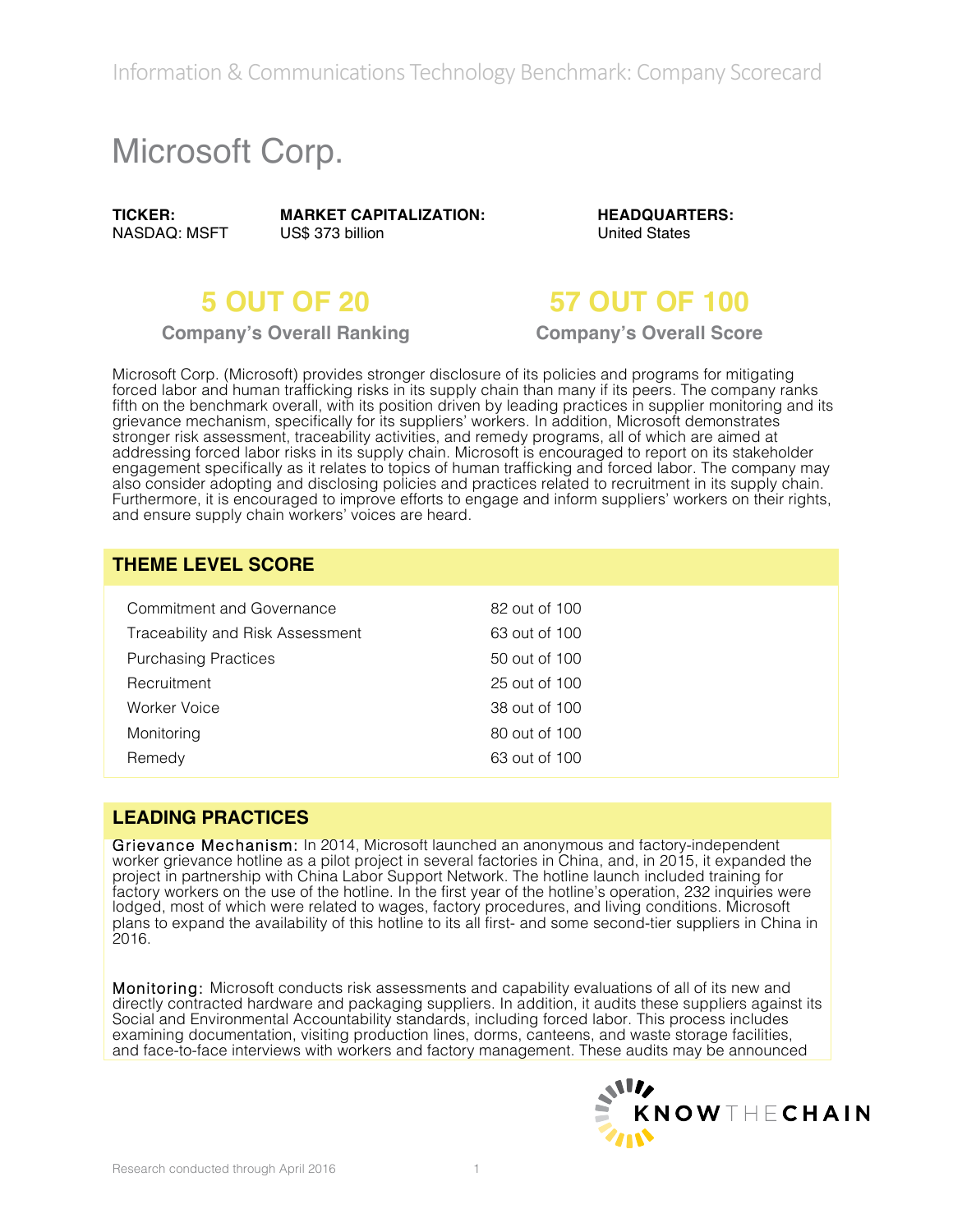or unannounced and are completed by its in-house or pre-qualified third party auditors. Notably,<br>Microsoft ensures continuous assessment of its first-tier suppliers and high and medium risk secondtier component suppliers for compliance to its standards that includes third-party audits and the company's onsite assessments.

#### **NOTABLE FINDINGS**

Commitment and Governance: Microsoft recognizes that it has a role to play in combatting human trafficking and forced labor that is facilitated through its technology. As a result, the company has invested in research and programs that are aimed at using technology to eliminate human trafficking. Microsoft also aims to prevent forced labor it is supply chain: the company's Supplier Code of Conduct explicitly prohibits not only forced labor but also human trafficking. Microsoft's Citizenship and Public Affairs team, which sits within its Legal and Corporate Affairs Group, develops and implements its responsible supply chain strategies. Its Device and Supply Chain Group, and Global Procurement Team are tasked with enforcement of its responsible supply chain polices on a daily basis. Its Social and Environmental Accountability team trains employees and suppliers on its Code requirements.

Traceability and Risk Assessment: Microsoft traces its supply chain stating that its suppliers are located in 25 countries around the world. In addition, it publicly discloses a list of its top 100 first- and second-tier suppliers involved in its commercial hardware production and a map of its key suppliers' locations.

Remedy: The company has a process to create corrective action plans with suppliers found to be in violation of regulations or the company's standards, with the goal of improving conditions and achieving compliance. Microsoft's Social and Environmental Accountability team supports suppliers in creating corrective action plans and, if necessary, it provides targeted training to increase suppliers' competencies. Notably, findings of critical or serious issues are escalated to Microsoft's senior management and suppliers are placed on restricted status until the issues are resolved.

#### **OPPORTUNITIES FOR IMPROVEMENT**

Stakeholder Engagement: The company may consider engaging relevant stakeholders, such as trade unions, local NGOs, and policymakers in countries in which its suppliers operate on human trafficking and forced labor. The company could further improve its performance by also disclosing its participation in multi-stakeholder initiatives focused specifically on the eradication of forced labor and human trafficking in ICT supply chains.

Recruitment: Microsoft is encouraged to develop and disclose an approach to forced labor risk management associated with the recruitment of workers in its supply chain. It may consider adopting a policy requiring suppliers to employ their workers directly rather than relying on recruitment agencies. Alternatively, the company may consider auditing recruiters used in its supply chain to assess risks of forced labor and human trafficking.

Worker Voice: To further strengthen its performance, Microsoft may consider engaging suppliers' workers outside of the context of the factories in which they work, either directly or in partnership with other stakeholders. Furthermore, it may consider encouraging suppliers, which operate in countries where there are regulatory constraints on freedom of association, to provide workplace environments in which their workers are able to pursue alternative forms of organizing.